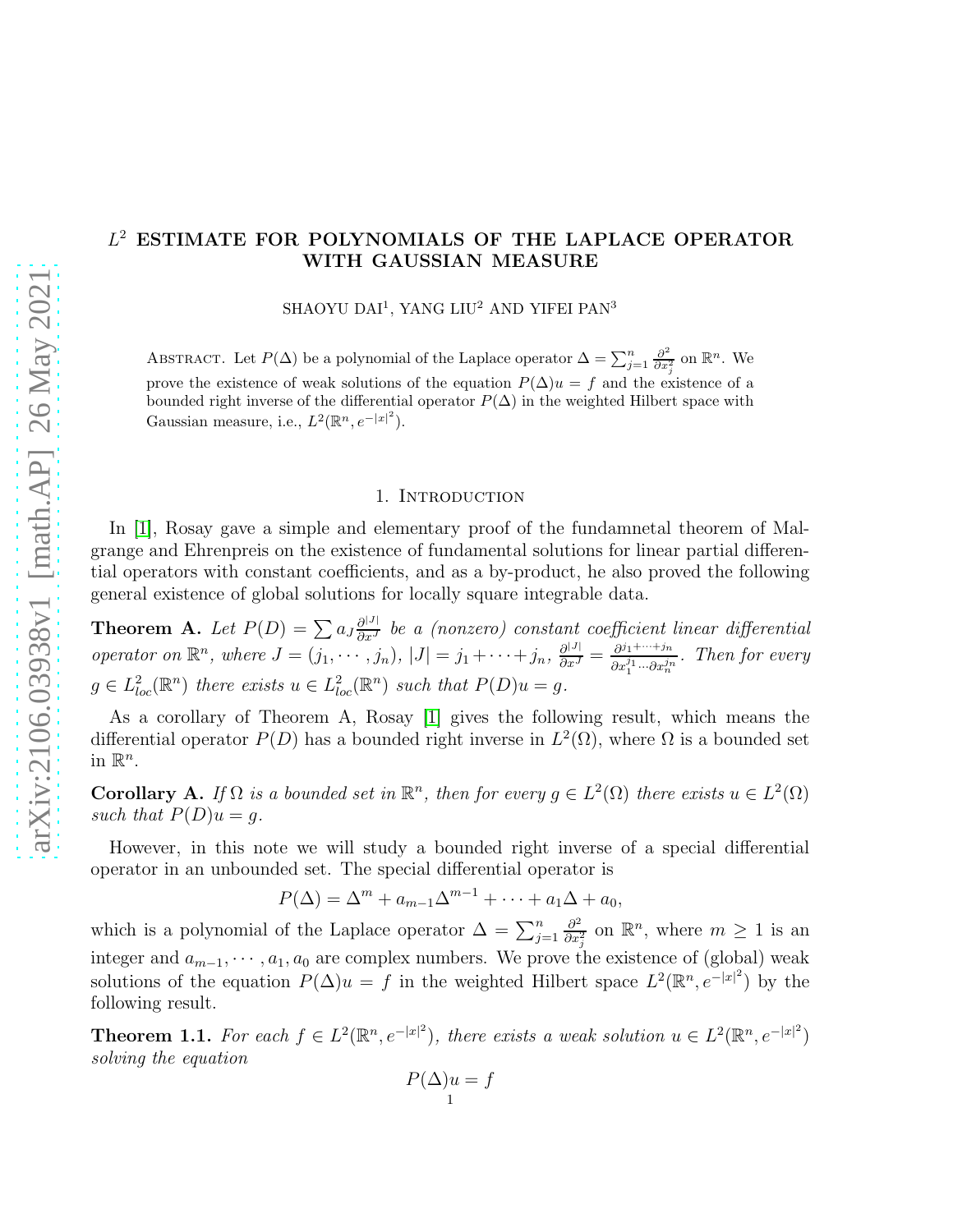in  $\mathbb{R}^n$  with the norm estimate

$$
\int_{\mathbb{R}^n} |u|^2 e^{-|x|^2} dx \le \frac{1}{(8n)^m} \int_{\mathbb{R}^n} |f|^2 e^{-|x|^2} dx.
$$

The novelty of Theorem [1.1](#page-0-0) is that the differential operator  $P(\Delta)$  has a bounded right inverse

$$
Q: L^2(\mathbb{R}^n, e^{-|x|^2}) \longrightarrow L^2(\mathbb{R}^n, e^{-|x|^2}),
$$
  

$$
P(\Delta)Q = I
$$

with the norm estimate  $||Q|| \leq \frac{1}{(8n)^{\frac{m}{2}}}$ . In particular, the Laplace operator  $\Delta$  has a bounded right inverse  $Q_0: L^2(\mathbb{R}^n, e^{-|x|^2}) \longrightarrow L^2(\mathbb{R}^n, e^{-|x|^2}),$  which, to the best of our knowledge, appears to be new.

A natural question would be if Theorem [1.1](#page-0-0) would be true for general differential operators as in theorem A. For related results, see [\[2\]](#page-8-1), [\[3\]](#page-8-2) and [\[4\]](#page-8-3). The method employed in this note was motivated from the Hörmander  $L^2$  method [\[5\]](#page-8-4) for Cauchy-Riemann equations from several complex variables.

The organization of this paper is as follows. In Section 2, we will prove several key lemmas based on functional analysis, while the proof of Theorem [1.1](#page-0-0) will be given in Section 3. In Section 4, we will give some further remarks.

### 2. Several lemmas

In this section, we will prove the following key lemma, which is important for the proof of Theorem [1.1.](#page-0-0)

<span id="page-1-0"></span>**Lemma 2.1.** Let  $\xi$  be a complex number. For each  $f \in L^2(\mathbb{R}^n, e^{-|x|^2})$ , there exists a weak solution  $u \in L^2(\mathbb{R}^n, e^{-|x|^2})$  solving the equation

$$
\Delta u + \xi u = f
$$

in  $\mathbb{R}^n$  with the norm estimate

$$
\int_{\mathbb{R}^n} |u|^2 e^{-|x|^2} dx \le \frac{1}{8n} \int_{\mathbb{R}^n} |f|^2 e^{-|x|^2} dx.
$$

For the proof of Lemma [2.1,](#page-1-0) we need some preparation.

First we give some notations. Here, let  $L^2_{loc}(\mathbb{R}^n)$  be the set of all locally 2-integrable complex-valued functions on  $\mathbb{R}^n$ . We consider weighted Hilbert space

$$
L^2(\mathbb{R}^n, e^{-\varphi}) = \{ f \mid f \in L^2_{loc}(\mathbb{R}^n); \int_{\mathbb{R}^n} |f|^2 e^{-\varphi} dx < +\infty \},
$$

where  $\varphi$  is a nonnegative function on  $\mathbb{R}^n$ . We denote the weighted inner product for  $f, g \in L^2(\mathbb{R}^n, e^{-\varphi})$  by  $\langle f, g \rangle_{\varphi} = \int_{\mathbb{R}^n} \overline{f} g e^{-\varphi} dx$  and the weighted norm of  $f \in L^2(\mathbb{R}^n, e^{-\varphi})$  by  $||f||_{\varphi} = \sqrt{\langle f, f \rangle_{\varphi}}$ . Let  $C_0^{\infty}(\mathbb{R}^n)$  denote the set of all smooth complex-valued functions with compact support. For  $u, f \in L^2_{loc}(\mathbb{R}^n)$ , we say that f is the Laplace of u in the weak sense, written  $\Delta u = f$ , provided  $\int_{\mathbb{R}^n} u \Delta \phi dx = \int_{\mathbb{R}^n} f \phi dx$  for all test functions  $\phi \in C_0^{\infty}(\mathbb{R}^n)$ .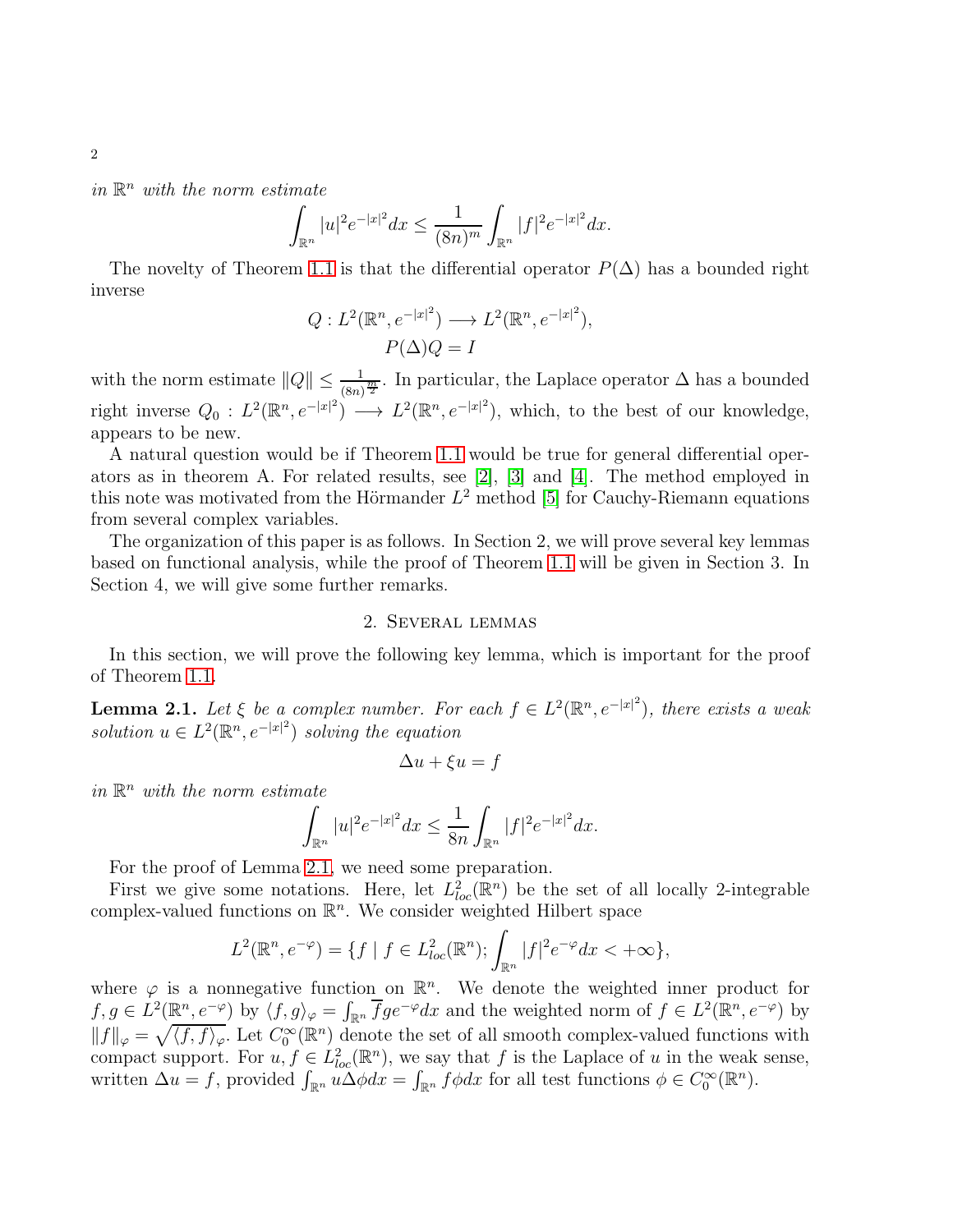In the following, let  $\varphi$  be a smooth and nonnegative function on  $\mathbb{R}^n$  and  $\xi$  be a complex number throughout this section. For  $\forall \phi \in C_0^{\infty}(\mathbb{R}^n)$ , we first define the following formal adjoint of  $\Delta$  with respect to the weighted inner product in  $L^2(\mathbb{R}^n, e^{-\varphi})$ . Let  $u \in L^2_{loc}(\mathbb{R}^n)$ . We calculate as follows.

$$
\langle \phi, \Delta u \rangle_{\varphi} = \int_{\mathbb{R}^n} \overline{\phi} \Delta u e^{-\varphi} dx
$$
  
= 
$$
\int_{\mathbb{R}^n} u \Delta (\overline{\phi} e^{-\varphi}) dx
$$
  
= 
$$
\int_{\mathbb{R}^n} e^{\varphi} u \Delta (\overline{\phi} e^{-\varphi}) e^{-\varphi} dx
$$
  
= 
$$
\langle e^{\varphi} \Delta (\overline{\phi} e^{-\varphi}), u \rangle_{\varphi}
$$
  
=: 
$$
\langle \Delta_{\varphi}^* \phi, u \rangle_{\varphi},
$$

where  $\Delta_{\varphi}^* \phi = \overline{e^{\varphi} \Delta \left( \overline{\phi} e^{-\varphi} \right)}$  is the formal adjoint of  $\Delta$  with domain in  $C_0^{\infty}(\mathbb{R}^n)$ . Let  $(\Delta + \xi)_{\varphi}^*$ be the formal adjoint of  $\Delta + \xi$  with domain in  $C_0^{\infty}(\mathbb{R}^n)$ . Note that  $I_{\varphi}^* = I$ , where I is the identity operator. Then  $(\Delta + \xi)^*_{\varphi} = \Delta^*_{\varphi} + \xi$ .

Let  $\nabla$  be the gradient operator on  $\mathbb{R}^n$ . Now we give several lemmas based on functional analysis.

<span id="page-2-0"></span>**Lemma 2.2.** For each  $f \in L^2(\mathbb{R}^n, e^{-\varphi})$ , there exists a global weak solution  $u \in L^2(\mathbb{R}^n, e^{-\varphi})$ solving the equation

$$
\Delta u + \xi u = f
$$

in  $\mathbb{R}^n$  with the norm estimate

$$
||u||_{\varphi}^2 \leq c
$$

if and only if

$$
|\langle f, \phi \rangle_{\varphi}|^2 \le c \left\| (\Delta + \xi)^*_{\varphi} \phi \right\|_{\varphi}^2, \quad \forall \phi \in C_0^{\infty}(\mathbb{R}^n),
$$

where c is a constant.

*Proof.* Let  $\Delta + \xi = H$ . Then  $(\Delta + \xi)^*_{\varphi} = H^*_{\varphi}$ .

(Necessity) For  $\forall \phi \in C_0^{\infty}(\mathbb{R}^n)$ , from the definition of  $H_{\varphi}^*$  and Cauchy-Schwarz inequality, we have

$$
|\langle f, \phi \rangle_{\varphi}|^2 = |\langle Hu, \phi \rangle_{\varphi}|^2 = \left| \langle u, H_{\varphi}^* \phi \rangle_{\varphi} \right|^2 \leq \|u\|_{\varphi}^2 \left| H_{\varphi}^* \phi \right|_{\varphi}^2 \leq c \left| H_{\varphi}^* \phi \right|_{\varphi}^2.
$$

(Sufficiency) Consider the subspace

$$
E = \left\{ H_{\varphi}^* \phi \mid \phi \in C_0^{\infty}(\mathbb{R}^n) \right\} \subset L^2(\mathbb{R}^n, e^{-\varphi}).
$$

Define a linear functional  $L_f : E \to \mathbb{C}$  by

$$
L_f\left(H_{\varphi}^*\phi\right) = \langle f, \phi \rangle_{\varphi} = \int_{\mathbb{R}^n} \overline{f} \phi e^{-\varphi} dx.
$$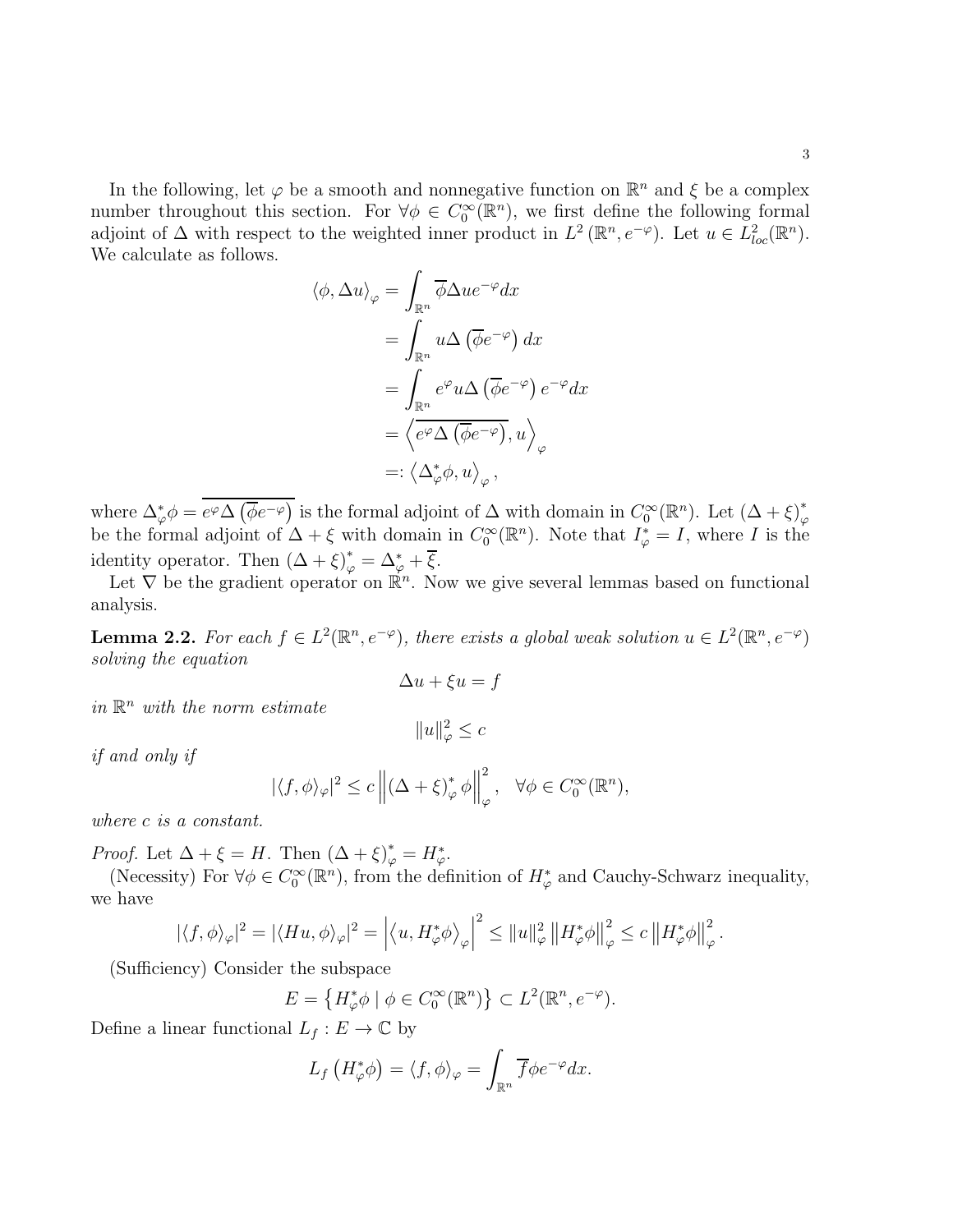Since

$$
\left| L_f \left( H_{\varphi}^* \phi \right) \right| = \left| \langle f, \phi \rangle_{\varphi} \right| \leq \sqrt{c} \left\| H_{\varphi}^* \phi \right\|_{\varphi},
$$

then  $L_f$  is a bounded functional on E. Let  $\overline{E}$  be the closure of E with respect to the norm  $\Vert \cdot \Vert_{\varphi}$  of  $L^2(\mathbb{R}^n, e^{-\varphi})$ . Note that  $\overline{E}$  is a Hilbert subspace of  $L^2(\mathbb{R}^n, e^{-\varphi})$ . So by Hahn-Banach's extension theorem,  $L_f$  can be extended to a linear functional  $\widehat{L}_f$  on  $\overline{E}$  such that

<span id="page-3-1"></span>
$$
\left|\widehat{L}_f(g)\right| \le \sqrt{c} \left\|g\right\|_{\varphi}, \quad \forall g \in \overline{E}.\tag{1}
$$

Using the Riesz representation theorem for  $\widehat{L}_f$ , there exists a unique  $u_0 \in \overline{E}$  such that

<span id="page-3-0"></span>
$$
\widehat{L}_f(g) = \langle u_0, g \rangle_{\varphi}, \quad \forall g \in \overline{E}.\tag{2}
$$

Now we prove  $Hu_0 = f$ . For  $\forall \phi \in C_0^{\infty}(\mathbb{R}^n)$ , apply  $g = H_{\varphi}^* \phi$  in [\(2\)](#page-3-0). Then

$$
\widehat{L}_f\left(H_{\varphi}^*\phi\right) = \left\langle u_0, H_{\varphi}^*\phi\right\rangle_{\varphi} = \left\langle Hu_0, \phi\right\rangle_{\varphi}.
$$

Note that

$$
\widehat{L}_f\left(H_{\varphi}^*\phi\right)=L_f\left(H_{\varphi}^*\phi\right)=\langle f,\phi\rangle_{\varphi}.
$$

Therefore,

$$
\langle H u_0, \phi \rangle_{\varphi} = \langle f, \phi \rangle_{\varphi}, \quad \forall \phi \in C_0^{\infty}(\mathbb{R}^n),
$$

i.e.,

$$
\int_{\mathbb{R}^n} \overline{H u_0} \phi e^{-\varphi} dx = \int_{\mathbb{R}^n} \overline{f} \phi e^{-\varphi} dx, \quad \forall \phi \in C_0^{\infty}(\mathbb{R}^n).
$$

Thus,  $Hu_0 = f$ .

Next we give a bound for the norm of  $u_0$ . Let  $g = u_0$  in [\(1\)](#page-3-1) and [\(2\)](#page-3-0). Then we have

$$
||u_0||_{\varphi}^2 = |\langle u_0, u_0 \rangle_{\varphi}| = \left|\widehat{L}_f(u_0)\right| \leq \sqrt{c} ||u_0||_{\varphi}.
$$

Therefore,  $||u_0||_{\varphi}^2 \leq c$ .

Note that  $u_0 \in \overline{E}$  and  $\overline{E} \subset L^2(\mathbb{R}^n, e^{-\varphi})$ . Then  $u_0 \in L^2(\mathbb{R}^n, e^{-\varphi})$ . Let  $u = u_0$ . So there exists  $u \in L^2(\mathbb{R}^n, e^{-\varphi})$  such that  $Hu = f$  with  $||u||_{\varphi}^2 \le c$ . The proof is complete.

<span id="page-3-3"></span>**Lemma 2.3.** For  $\forall \phi \in C_0^{\infty}(\mathbb{R}^n)$ , we have

$$
\left\| \left( \Delta + \xi \right)^*_{\varphi} \phi \right\|_{\varphi}^2 = \left\| \left( \Delta + \xi \right) \phi \right\|_{\varphi}^2 + \left\langle \phi, \Delta \left( \Delta^*_{\varphi} \phi \right) - \Delta^*_{\varphi} \left( \Delta \phi \right) \right\rangle_{\varphi}.
$$

*Proof.* Let  $\Delta + \xi = H$ . Then  $(\Delta + \xi)^*_{\varphi} = H^*_{\varphi}$ . For  $\forall \phi \in C_0^{\infty}(\mathbb{R}^n)$ , we have

<span id="page-3-2"></span>
$$
\|H_{\varphi}^{*}\phi\|_{\varphi}^{2} = \langle H_{\varphi}^{*}\phi, H_{\varphi}^{*}\phi\rangle_{\varphi} \n= \langle \phi, H H_{\varphi}^{*}\phi \rangle_{\varphi} \n= \langle \phi, H_{\varphi}^{*}H\phi \rangle_{\varphi} + \langle \phi, H H_{\varphi}^{*}\phi - H_{\varphi}^{*}H\phi \rangle_{\varphi} \n= \langle H\phi, H\phi \rangle_{\varphi} + \langle \phi, H H_{\varphi}^{*}\phi - H_{\varphi}^{*}H\phi \rangle_{\varphi} \n= \|H\phi\|_{\varphi}^{2} + \langle \phi, H H_{\varphi}^{*}\phi - H_{\varphi}^{*}H\phi \rangle_{\varphi}
$$
\n(3)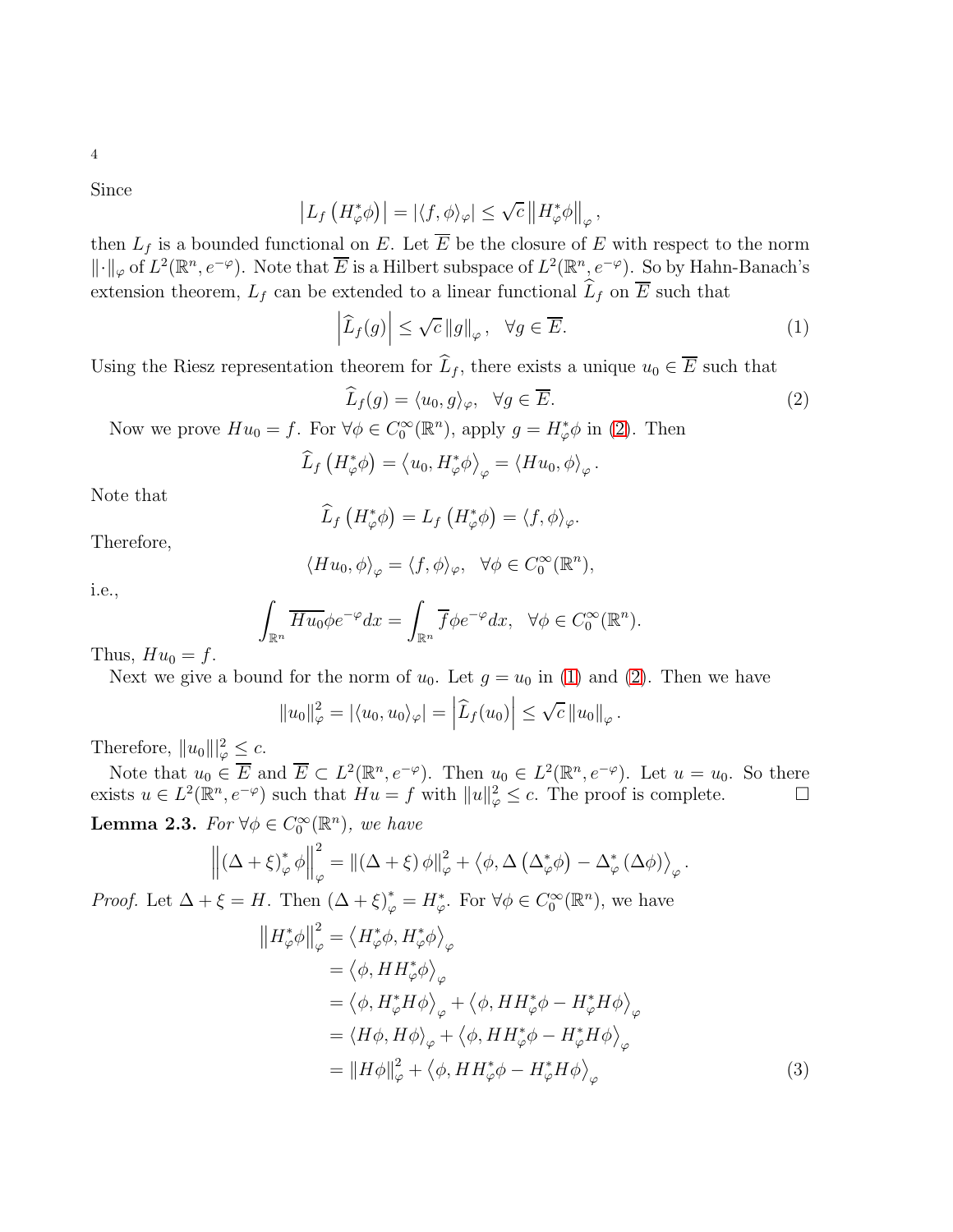Note that

$$
HH_{\varphi}^* \phi = (\Delta + \xi) (\Delta + \xi)_{\varphi}^* \phi
$$
  
= (\Delta + \xi) (\Delta\_{\varphi}^\* \phi + \overline{\xi} \phi)  
= \Delta (\Delta\_{\varphi}^\* \phi) + \overline{\xi} \Delta \phi + \xi \Delta\_{\varphi}^\* \phi + |\xi|^2 \phi

and

$$
H_{\varphi}^* H \phi = (\Delta + \xi)_{\varphi}^* (\Delta + \xi) \phi
$$
  
=  $(\Delta_{\varphi}^* + \overline{\xi}) (\Delta \phi + \xi \phi)$   
=  $\Delta_{\varphi}^* (\Delta \phi) + \xi \Delta_{\varphi}^* \phi + \overline{\xi} \Delta \phi + |\xi|^2 \phi.$ 

Then

<span id="page-4-0"></span>
$$
HH_{\varphi}^*\phi - H_{\varphi}^*H\phi = \Delta\left(\Delta_{\varphi}^*\phi\right) - \Delta_{\varphi}^*\left(\Delta\phi\right). \tag{4}
$$

So by  $(3)$  and  $(4)$ , we have

$$
\left\|H_{\varphi}^*\phi\right\|_{\varphi}^2 = \left\|H\phi\right\|_{\varphi}^2 + \left\langle\phi,\Delta\left(\Delta_{\varphi}^*\phi\right) - \Delta_{\varphi}^*\left(\Delta\phi\right)\right\rangle_{\varphi}.
$$

This lemma is proved.

<span id="page-4-3"></span>**Lemma 2.4.** Let  $\varphi = |x|^2$ . Then for  $\forall \phi \in C_0^{\infty}(\mathbb{R}^n)$ , we have  $\langle \phi, \Delta \left( \Delta_{\varphi}^* \phi \right) - \Delta_{\varphi}^* \left( \Delta \phi \right) \rangle_{\varphi} = 8n \|\phi\|_{\varphi}^2 + 8 \|\nabla \phi\|_{\varphi}^2.$ 

*Proof.* Note that for any smooth functions  $\alpha$  and  $\beta$  on  $\mathbb{R}^n$ , the following formula holds

$$
\Delta(\alpha\beta) = \beta\Delta\alpha + \alpha\Delta\beta + 2\nabla\alpha \cdot \nabla\beta.
$$

Then for  $\forall \phi \in C_0^{\infty}(\mathbb{R}^n)$ , by the definition of  $\Delta_{\varphi}^*$  we have

$$
\Delta_{\varphi}^* \phi = \overline{e^{\varphi} \Delta \left(\overline{\phi} e^{-\varphi}\right)} = \Delta \phi + \phi |\nabla \varphi|^2 - \phi \Delta \varphi - 2 \nabla \phi \cdot \nabla \varphi. \tag{5}
$$

From [\(5\)](#page-4-1) we have

$$
\Delta (\Delta_{\varphi}^* \phi) = \Delta^2 \phi + \Delta(\phi |\nabla \varphi|^2) - \Delta(\phi \Delta \varphi) - 2\Delta(\nabla \phi \cdot \nabla \varphi)
$$
  
=  $\Delta^2 \phi + \Delta \phi |\nabla \varphi|^2 + \phi \Delta(|\nabla \varphi|^2) + 2\nabla \phi \cdot \nabla(|\nabla \varphi|^2)$   
-  $\Delta \phi \Delta \varphi - \phi \Delta^2 \varphi - 2\nabla \phi \cdot \nabla(\Delta \varphi) - 2\Delta(\nabla \phi \cdot \nabla \varphi)$ 

and

$$
\Delta_{\varphi}^{*}(\Delta \phi) = \Delta^{2} \phi + \Delta \phi |\nabla \varphi|^{2} - \Delta \phi \Delta \varphi - 2\nabla(\Delta \phi) \cdot \nabla \varphi.
$$

Then

$$
\Delta \left( \Delta_{\varphi}^{*} \phi \right) - \Delta_{\varphi}^{*} \left( \Delta \phi \right) = \phi \Delta (|\nabla \varphi|^{2}) + 2 \nabla \phi \cdot \nabla (|\nabla \varphi|^{2}) - \phi \Delta^{2} \varphi - 2 \nabla \phi \cdot \nabla (\Delta \varphi) - 2 \Delta (\nabla \phi \cdot \nabla \varphi) + 2 \nabla (\Delta \phi) \cdot \nabla \varphi.
$$
(6)

Let  $\varphi = |x|^2$ . We have  $\nabla \varphi = 2x$ ,  $\Delta \varphi = 2n$ ,  $|\nabla \varphi|^2 = 4|x|^2$ ,  $\nabla (|\nabla \varphi|^2) = 8x$ ,  $\Delta (|\nabla \varphi|^2) = 8n$ . Then by [\(6\)](#page-4-2) and the following formula

$$
\Delta(\nabla\phi \cdot x) = \nabla(\Delta\phi) \cdot x + 2\Delta\phi, \quad \forall \phi \in C_0^{\infty}(\mathbb{R}^n),
$$

<span id="page-4-2"></span><span id="page-4-1"></span>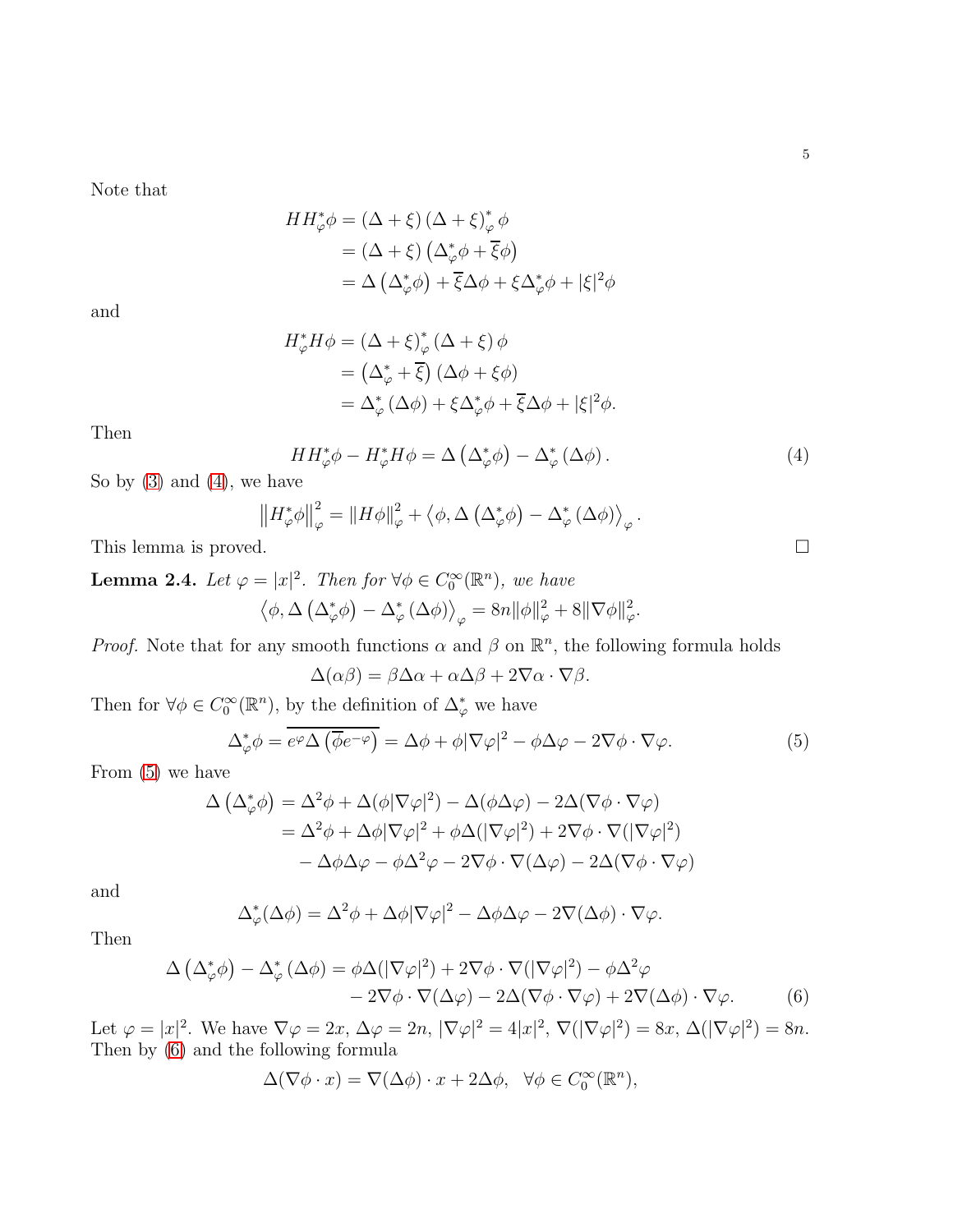6

we get

$$
\Delta (\Delta_{\varphi}^* \phi) - \Delta_{\varphi}^* (\Delta \phi) = 8n\phi + 16(\nabla \phi \cdot x) - 8\Delta \phi.
$$

Consequently,

$$
\langle \phi, \Delta (\Delta_{\varphi}^* \phi) - \Delta_{\varphi}^* (\Delta \phi) \rangle_{\varphi} = \langle \phi, 8n\phi + 16(\nabla \phi \cdot x) - 8\Delta \phi \rangle_{\varphi}
$$
  
= 
$$
8n \|\phi\|_{\varphi}^2 + 8 \langle \phi, 2(\nabla \phi \cdot x) - \Delta \phi \rangle_{\varphi}.
$$

Note, as the key step of the proof, that

$$
\langle \phi, 2(\nabla \phi \cdot x) - \Delta \phi \rangle_{\varphi} = \int_{\mathbb{R}^n} \overline{\phi} \langle 2(\nabla \phi \cdot x) - \Delta \phi \rangle e^{-\varphi} dx
$$
  
\n
$$
= \int_{\mathbb{R}^n} \overline{\phi} \sum_{j=1}^n \left( 2x_j \frac{\partial \phi}{\partial x_j} - \frac{\partial^2 \phi}{\partial x_j \partial x_j} \right) e^{-|x|^2} dx
$$
  
\n
$$
= - \int_{\mathbb{R}^n} \overline{\phi} \sum_{j=1}^n \frac{\partial}{\partial x_j} \left( \frac{\partial \phi}{\partial x_j} e^{-|x|^2} \right) dx
$$
  
\n
$$
= - \sum_{j=1}^n \int_{\mathbb{R}^n} \overline{\phi} \frac{\partial}{\partial x_j} \left( \frac{\partial \phi}{\partial x_j} e^{-|x|^2} \right) dx
$$
  
\n
$$
= \sum_{j=1}^n \int_{\mathbb{R}^n} \frac{\partial \overline{\phi}}{\partial x_j} \left( \frac{\partial \phi}{\partial x_j} e^{-|x|^2} \right) dx
$$
  
\n
$$
= \sum_{j=1}^n \int_{\mathbb{R}^n} \left| \frac{\partial \phi}{\partial x_j} \right|^2 e^{-|x|^2} dx
$$
  
\n
$$
= \int_{\mathbb{R}^n} |\nabla \phi|^2 e^{-|x|^2} dx
$$
  
\n
$$
= \|\nabla \phi\|_{\varphi}^2.
$$

Then

<span id="page-5-0"></span>
$$
\left\langle \phi, \Delta \left( \Delta_{\varphi}^* \phi \right) - \Delta_{\varphi}^* \left( \Delta \phi \right) \right\rangle_{\varphi} = 8n \|\phi\|_{\varphi}^2 + 8 \|\nabla \phi\|_{\varphi}^2.
$$

The lemma is proved.  $\hfill \square$ 

Now we give the proof of Lemma [2.1.](#page-1-0)

*Proof.* Let  $\varphi = |x|^2$ . By Lemma [2.3](#page-3-3) and Lemma [2.4,](#page-4-3) we have for  $\forall \phi \in C_0^{\infty}(\mathbb{R}^n)$ ,

$$
\left\| \left( \Delta + \xi \right)^*_{\varphi} \phi \right\|_{\varphi}^2 = \left\| \left( \Delta + \xi \right) \phi \right\|_{\varphi}^2 + \left\langle \phi, \Delta \left( \Delta^*_{\varphi} \phi \right) - \Delta^*_{\varphi} \left( \Delta \phi \right) \right\rangle_{\varphi} \n\ge \left\langle \phi, \Delta \left( \Delta^*_{\varphi} \phi \right) - \Delta^*_{\varphi} \left( \Delta \phi \right) \right\rangle_{\varphi} \n\ge 8n \|\phi\|_{\varphi}^2.
$$
\n(7)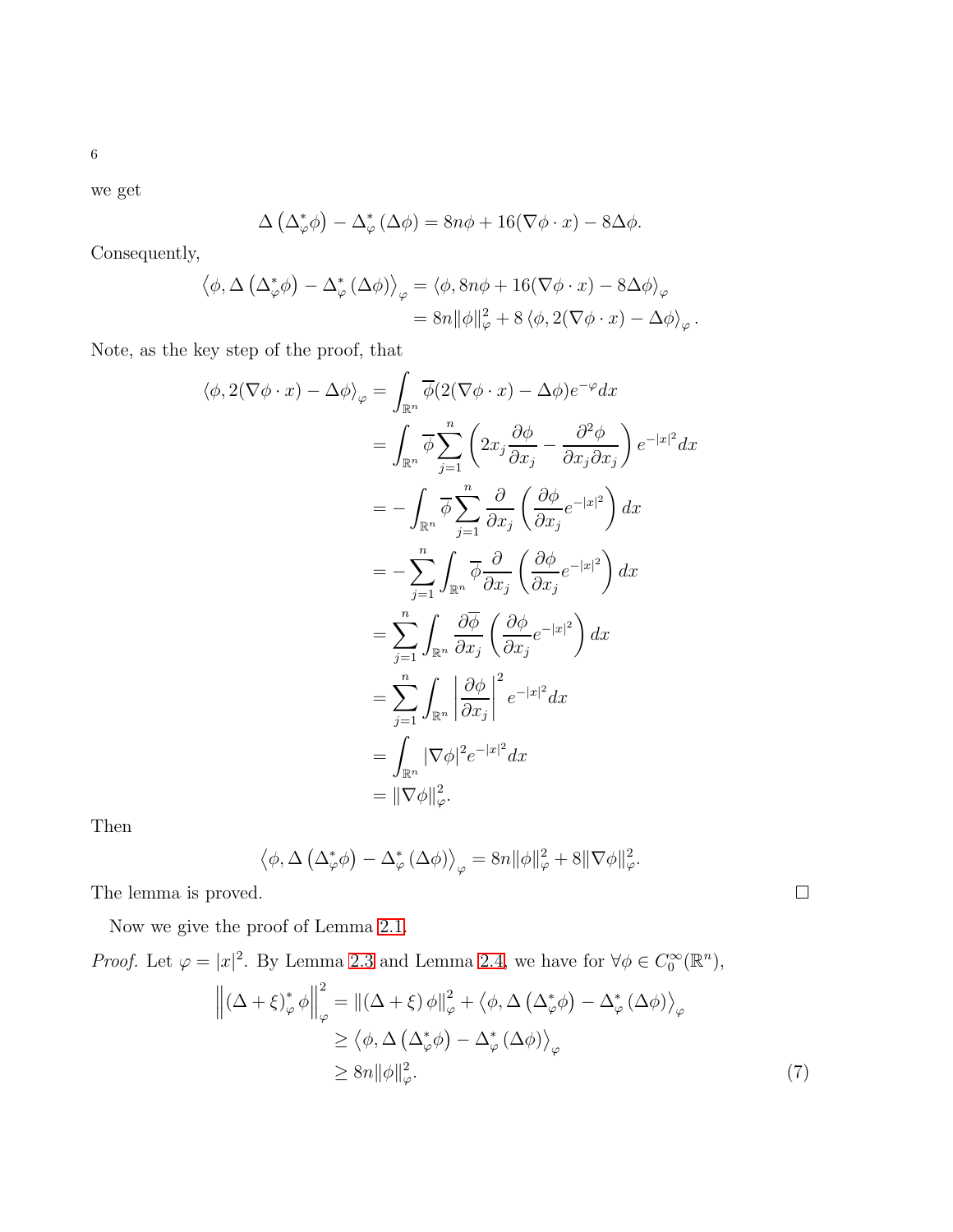7

By Cauchy-Schwarz inequality and [\(7\)](#page-5-0), we have for  $\forall \phi \in C_0^{\infty}(\mathbb{R}^n)$ ,

$$
\begin{aligned} |\langle f, \phi \rangle_{\varphi}|^{2} &\leq \|f\|_{\varphi}^{2} \|\phi\|_{\varphi}^{2} \\ &= \left(\frac{1}{8n} \|f\|_{\varphi}^{2}\right) \left(8n \|\phi\|_{\varphi}^{2}\right) \\ &\leq \left(\frac{1}{8n} \|f\|_{\varphi}^{2}\right) \left\| \left(\Delta + \xi\right)_{\varphi}^{*} \phi \right\|_{\varphi}^{2} .\end{aligned}
$$

Let  $c=\frac{1}{8r}$  $\frac{1}{8n}$   $||f||^2_\varphi$  $\frac{2}{\varphi}$ . Then

$$
|\langle f, \phi \rangle_{\varphi}|^2 \le c \left\| (\Delta + \xi)^*_{\varphi} \phi \right\|_{\varphi}^2, \quad \forall \phi \in C_0^{\infty}(\mathbb{R}^n).
$$

By Lemma [2.2,](#page-2-0) there exists a global weak solution  $u \in L^2(\mathbb{R}^n, e^{-\varphi})$  solving the equation

$$
\Delta u + \xi u = f
$$

in  $\mathbb{R}^n$  with the norm estimate

$$
||u||_{\varphi}^2 \leq c,
$$

i.e.,

$$
\Delta u + \xi u = f \quad with \quad \int_{\mathbb{R}^n} |u|^2 e^{-|x|^2} dx \le \frac{1}{8n} \int_{\mathbb{R}^n} |f|^2 e^{-|x|^2} dx.
$$

The proof is complete.  $\Box$ 

### 3. Proof of Theorem [1.1](#page-0-0)

Now we give the proof of Theorem [1.1.](#page-0-0)

*Proof.* Let  $\varphi = |x|^2$ . By the fundamental theorem of algebra, the polynomial  $P(\Delta)$  can be rewritten as

$$
P(\Delta)=(\Delta+\xi_1)\cdots(\Delta+\xi_m)\,,
$$

where  $\xi_j$  is a complex number for  $j = 1, \dots, m$ .

Let  $H_j = \Delta + \xi_j$  for  $j = 1, \dots, m$ . If  $m = 1$ , then the theorem is proved by Lemma [2.1.](#page-1-0) Now assume that  $m \geq 2$ . For f and  $H_1$ , by Lemma [2.1,](#page-1-0) there exists  $u_1 \in L^2(\mathbb{R}^n, e^{-|x|^2})$ such that

$$
H_1 u_1 = f \quad with \quad \int_{\mathbb{R}^n} |u_1|^2 e^{-|x|^2} dx \le \frac{1}{8n} \int_{\mathbb{R}^n} |f|^2 e^{-|x|^2} dx.
$$

For  $u_1$  and  $H_2$ , by Lemma [2.1,](#page-1-0) there exists  $u_2 \in L^2(\mathbb{R}^n, e^{-|x|^2})$  such that

$$
H_2 u_2 = u_1 \quad with \quad \int_{\mathbb{R}^n} |u_2|^2 e^{-|x|^2} dx \le \frac{1}{8n} \int_{\mathbb{R}^n} |u_1|^2 e^{-|x|^2} dx.
$$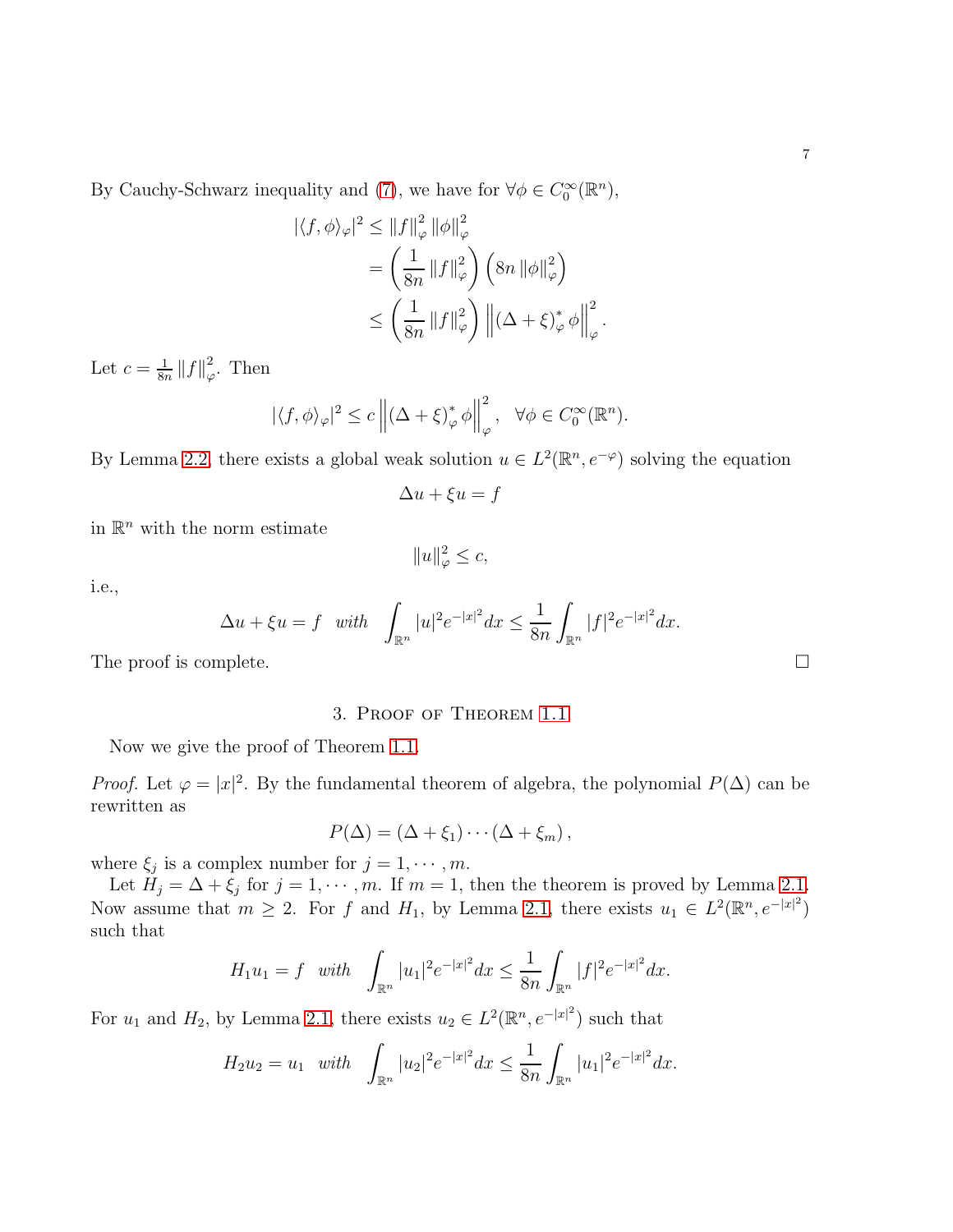So by the same method, we have for  $1 \leq j \leq m-1$ ,  $u_j$  and  $H_{j+1}$ , there exists  $u_{j+1} \in$  $L^2(\mathbb{R}^n, e^{-|x|^2})$  such that

$$
H_{j+1}u_{j+1} = u_j \quad with \quad \int_{\mathbb{R}^n} |u_{j+1}|^2 e^{-|x|^2} dx \le \frac{1}{8n} \int_{\mathbb{R}^n} |u_j|^2 e^{-|x|^2} dx.
$$

Thus, there exists  $u_m \in L^2(\mathbb{R}^n, e^{-|x|^2})$  such that

$$
H_1 \cdots H_m u_m = f \quad with \quad \int_{\mathbb{R}^n} |u_m|^2 e^{-|x|^2} dx \le \frac{1}{(8n)^m} \int_{\mathbb{R}^n} |f|^2 e^{-|x|^2} dx,
$$

i.e.,

$$
P(\Delta)u_m = f \quad with \quad \int_{\mathbb{R}^n} |u_m|^2 e^{-|x|^2} dx \le \frac{1}{(8n)^m} \int_{\mathbb{R}^n} |f|^2 e^{-|x|^2} dx,
$$

Let  $u_m = u$ . Then by the above formula, the theorem is proved.  $\Box$ 

## 4. Further remarks

**Remark 1.** Given  $\lambda > 0$  and  $x_0 \in \mathbb{R}^n$ , for the weight  $\varphi = \lambda |x - x_0|^2$ , we obtain the following corollary from Theorem [1.1.](#page-0-0)

**Corollary 4.1.** For each  $f \in L^2(\mathbb{R}^n, e^{-\lambda|x-x_0|^2})$ , there exists a weak solution  $u \in L^2(\mathbb{R}^n, e^{-\lambda|x-x_0|^2})$ solving the equation

$$
P(\Delta)u = f
$$

with the norm estimate

$$
\int_{\mathbb{R}^n} |u|^2 e^{-\lambda |x-x_0|^2} dx \le \frac{1}{\lambda^{2m} (8n)^m} \int_{\mathbb{R}^n} |f|^2 e^{-\lambda |x-x_0|^2} dx.
$$

*Proof.* From  $f \in L^2(\mathbb{R}^n, e^{-\lambda |x-x_0|^2})$ , we have

<span id="page-7-0"></span>
$$
\int_{\mathbb{R}^n} |f|^2(x)e^{-\lambda|x-x_0|^2}dx < +\infty.
$$
 (8)

Let  $x = \frac{y}{\sqrt{\lambda}} + x_0$  and  $g(y) = f(x) = f\left(\frac{y}{\sqrt{\lambda}} + x_0\right)$ . Then by [\(8\)](#page-7-0), we have

$$
\frac{1}{\left(\sqrt{\lambda}\right)^n} \int_{\mathbb{R}^n} |g(y)|^2 e^{-|y|^2} dy < +\infty,
$$

which implies that  $g \in L^2(\mathbb{R}^n, e^{-|y|^2})$ . For g, applying Theorem [1.1](#page-0-0) with  $P(\Delta)$  replaced by

$$
\widetilde{P}(\Delta) = \Delta^m + \frac{a_{m-1}}{\lambda} \Delta^{m-1} + \frac{a_{m-2}}{\lambda^2} \Delta^{m-2} + \dots + \frac{a_1}{\lambda^{m-1}} \Delta + \frac{a_0}{\lambda^m}
$$

there exists a weak solution  $v \in L^2(\mathbb{R}^n, e^{-|y|^2})$  solving the equation

<span id="page-7-1"></span>
$$
P(\Delta)v(y) = g(y) \tag{9}
$$